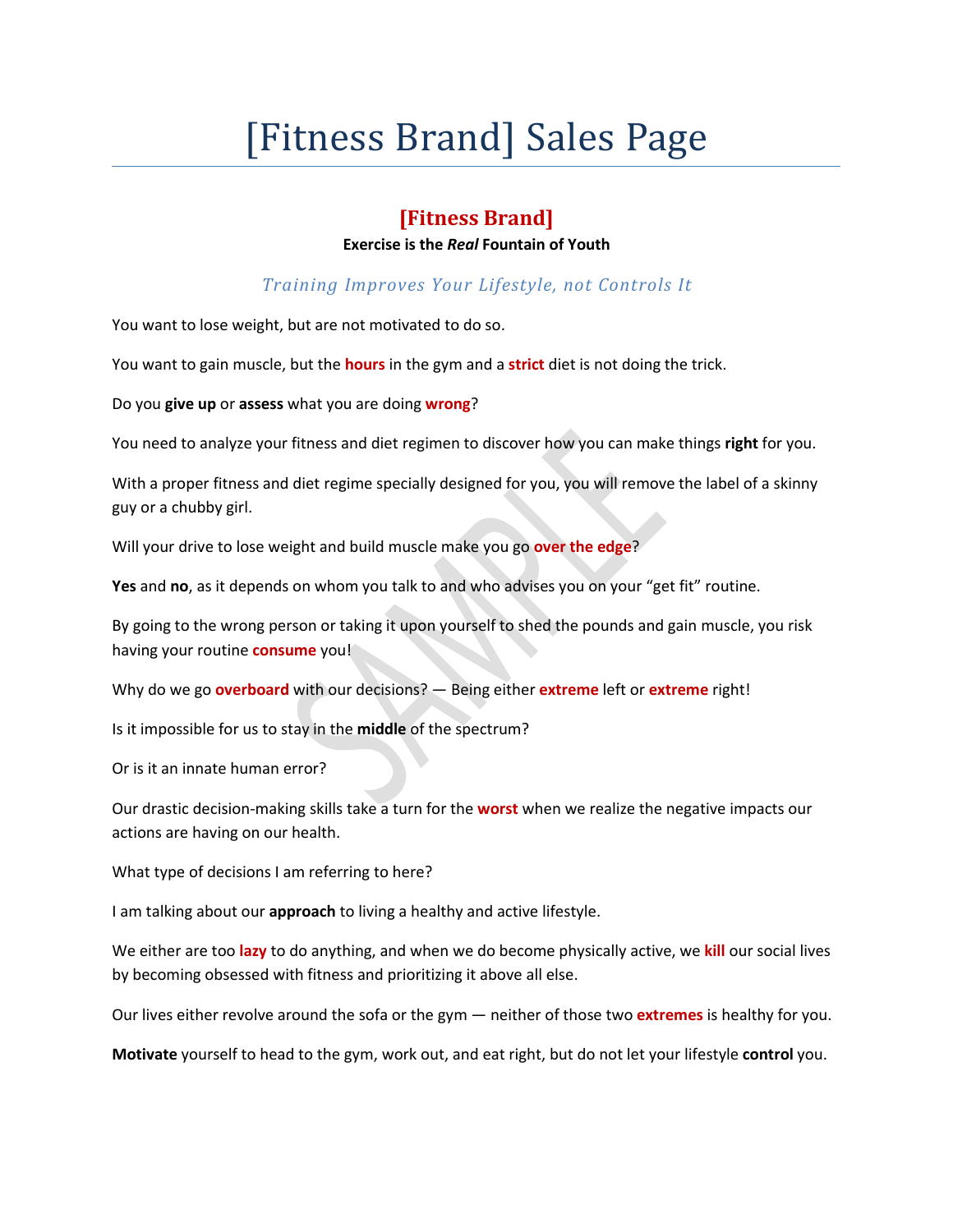Do not visit the gym with a mindset of spending several hours there every day, come in with a mindset to improve your life with training.

## **Enjoy Parties, Go on Dates, Meet Up with Your Friends, and Just Have Fun!**

People view exercise as a death sentence — a do or die type of situation.

I view exercise as a life sentence — it **improves** health and **promotes** longevity.

You should not become too absorbed into it either, as it can turn you into a robot.

All I am asking you to do is maintain a healthy balance between the two parts of your life — your social life and your time at the gym.

Through my online coaching program and personal training sessions, I can provide you with the knowledge and tools you need to assume a healthy and active lifestyle without subtracting your social life from the quotient.

"If I do not commit myself to working out several hours in the gym, wouldn't I lose my physique?"

I am not only going to show you how to build a muscular physique, but also show you how to retain it 365 days of the year, without having to live at the gym.

**What do I need from you in return?**

*Commitment | Dedication | Conviction*

**What will I give you in return?**

*Personalized Fitness Experience | Tailored Meal Plans | Science-based Techniques*

## **I Have Great Plans for You**

I have developed three different programs for you to choose, online coaching, personal training, and 'on your own' training program.

Let's learn more about them:

#### **1. Online Coaching Program**

Do you want to decide where and when you want to train? In this program, I hand over the reins to you. I provide you with tailored meal plans and training programs to help you accomplish your fitness goals. Throughout the program, we stay connected. I stay in touch with you to offer you advice, encouragement, and oversee your progress.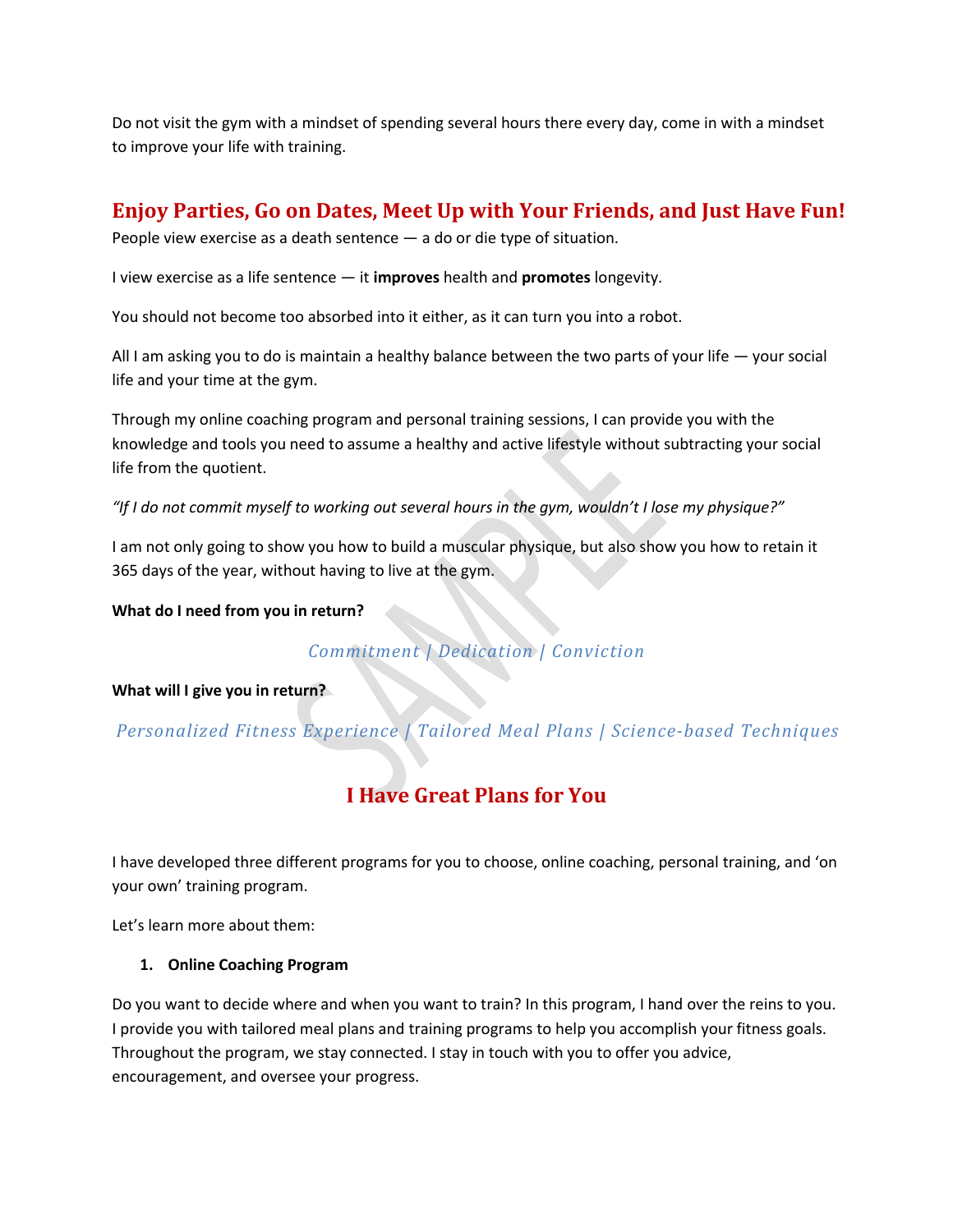#### **2. Personal Training Program**

Do you live in Stockholm, Sweden? If you do,why don't you visit me for one-on-one personal training sessions? In our session, I will examine your current training technique and provide you with pointers on how to improve it.

I will combine your current techniques with my own, modify them, or exchange them for newer and more effective ones. When you are feeling unmotivated, I will be the voice in your head, telling you to do one more rep because I want to see you become a healthier and stronger version of yourself.

#### **3. 'On Your Own' Training Program**

My on-your-own training program is a one-time offer for people who do not need me to tell them to stay on track, as they already feel confident and motivated to work out and train hard. Their only problem is being unaware of what exercise routine works for them and what hurts them.

That is where I come in. I design meal plans and training programs based on the information you provide me. Once I give the information, it is over to you on how you want to use it. Since you are already determined to get in the best shape of your life, I know you will put the information to good use.

# **Will You Join Me in the Gym or Online?**

I want to give you the freedom to decide and plan your fitness routine. Whether you come see me in person or seek my help virtually, just know I will do my best to provide you with meal plans and exercise routines —*based on pure science*— to help you lose weight and gain muscle mass.

I have developed programs for both weight loss and muscle gain! You can take advantage of both of these programs. Always remember, do not engross yourself in your workouts because if you do, you are letting them control your life.

#### **Your Personal Life Matters Too!**

#### **Workout for Improvement, Not Perfection!**

## **Who Am I?**

My name is [Full Name] and I was born in [City], [State], which is where I live. I am a personal trainer by profession. How did I decide that is what I wanted to become? When I was young, I was forced to retire from a sport I loved due to having an extra vertebra and chronic lower back problems.